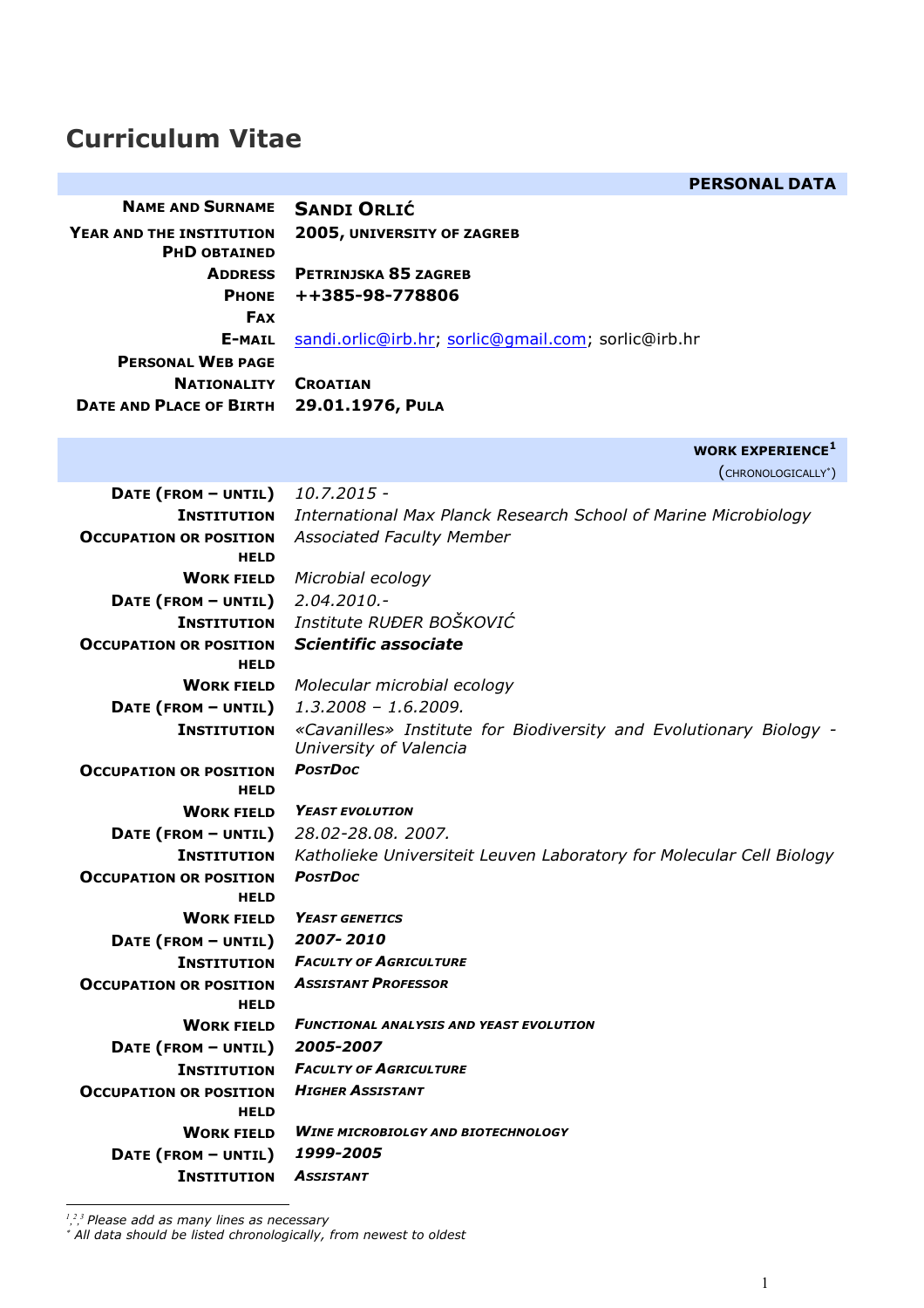**OCCUPATION OR POSITION**  *FACULTY OF AGRICULTURE* **HELD WORK FIELD** *WINE MICROBIOLGY AND BIOTECHNOLOGY*

**EDUCATION2** 

(CHRONOLOGICALLY)

| <b>DATE</b>                  | 2001-2005                     |
|------------------------------|-------------------------------|
| <b>PLACE</b>                 | <b>ZAGREB</b>                 |
| Institution                  | <b>FACULTY OF AGRICULTURE</b> |
| <b>TITLE OF</b>              | <b>PHD</b>                    |
| <b>QUALIFICATION AWARDED</b> |                               |
| <b>DATE</b>                  | 1999-2001                     |
| PLACE                        | <b>ZAGREB</b>                 |
| <b>INSTITUTION</b>           | <b>FACULTY OF AGRICULTURE</b> |
| <b>TITLE OF</b>              | MSc                           |
| <b>OUALIFICATION AWARDED</b> |                               |
| <b>DATE</b>                  | 1994-1999                     |
| <b>PIACE</b>                 | <b>ZAGREB</b>                 |
| <b>INSTITUTION</b>           | <b>FACULTY OF AGRICULTURE</b> |
| <b>TITLE OF</b>              | BSc                           |
| <b>OUALIFICATION AWARDED</b> |                               |

**TRAINING** 

(CHRONOLOGICALLY)

| <b>YEAR</b>                | 2007                                                              |  |
|----------------------------|-------------------------------------------------------------------|--|
| <b>PLACE</b>               | Zagreb                                                            |  |
| <b>INSTITUTION</b>         | <b>Faculty of Agriculture</b>                                     |  |
| <b>SUBJECTS AND SKILLS</b> | Analysis of molecular biodiverstiy                                |  |
| <b>COVERED</b>             |                                                                   |  |
| <b>YEAR</b>                | 2005                                                              |  |
| <b>PLACE</b>               | Monza, Italy                                                      |  |
| <b>INSTITUTION</b>         | <b>Applied Biosystems</b>                                         |  |
| <b>SUBJECTS AND SKILLS</b> | Course on ABI Prism 7300 (Real time PCR)                          |  |
| <b>COVERED</b>             |                                                                   |  |
| <b>YEAR</b>                | 2003                                                              |  |
| <b>PLACE</b>               | Caparica, Lisabon, Portugal                                       |  |
| <b>INSTITUTION</b>         | Faculdade de Ciencias e Tecnoloogia, Universidade Nova de Lisboa, |  |
|                            | Caparica, Portugal                                                |  |
| <b>SUBJECTS AND SKILLS</b> | van Uden International Advanced Course on "Molecular Ecology,     |  |
| <b>COVERED</b>             | Taxonomy and Identification of Yeasts"                            |  |
|                            |                                                                   |  |

**CROATIAN ENGLISH LANGUAGE ENGLISH**

**LANGUAGES** 

| <b>MOTHER TONGUE</b>    |                           |
|-------------------------|---------------------------|
| <b>ENGLISH LANGUAGE</b> |                           |
|                         | <b>SPEAKING VERY GOOD</b> |
|                         | <b>WRITING VERY GOOD</b>  |
|                         | <b>READING VERY GOOD</b>  |

l

**OTHER FOREIGN LANGUAGES3**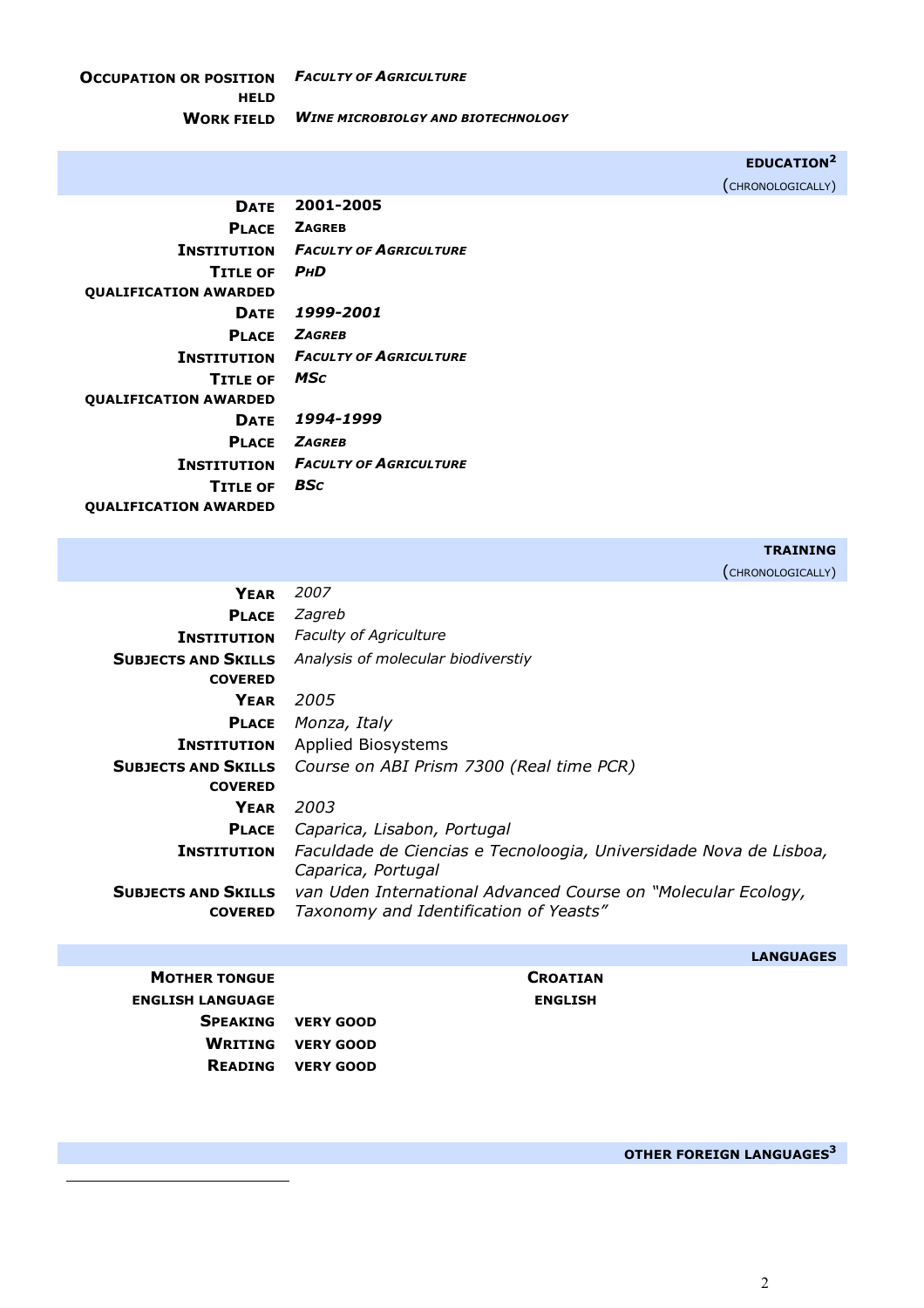| LANGUAGE        |                  | <b>ITALIAN</b> |
|-----------------|------------------|----------------|
| <b>SPEAKING</b> | <b>EXCELLENT</b> |                |
| <b>WRITING</b>  | <b>EXCELLENT</b> |                |
| <b>READING</b>  | <b>EXCELLENT</b> |                |
| <b>LANGUAGE</b> |                  | <b>SPANISH</b> |
| <b>SPEAKING</b> | <b>VERY GOOD</b> |                |
| <b>WRITING</b>  | <b>GOOD</b>      |                |
| <b>READING</b>  | GOOD             |                |
| <b>LANGUAGE</b> |                  | <b>GERMAN</b>  |
| <b>SPEAKING</b> | GOOD             |                |
| <b>WRITING</b>  | GOOD             |                |
| <b>READING</b>  | GOOD             |                |
|                 |                  |                |

#### **RESEARCH AND OTHER PROJECTS**

(CHRONOLOGICALLY; LEADER AND ASSOCIATE; FUNDING SOURCE)

2018- 2022 – Adrireef- Italy Coratia Interreg; collaborator

2017-2018 – Kategorizacija podloge, određivanje elementnog sastava, mikrobiološke zajednice na presusšenom slapu ispod vegetacije; NP Krka

17.12.2015-28.01.2016. R/V Sonne UltraPac Expedition; scientist, cheif scientist T.Ferdelman MPI, Bremen

2015 – Center of excellence for Science and Technology - Integration of Mediterranean Region (collaborator)

2015-2017 «Phylogentic analysis of the bacterial diversity in the sediment of Boka Kotorska bay» Croatia Montenegro bilateral program (coordinator)

2014-2016 "Investigation of structure and metabolic potential of sponge microbiome" Croatia-China bilateral program (coordinator)

2012-2015 COST action (ES1103) Microbial ecology & earth system: collaborating for insight and success with the new generation of sequencing systems

2012-2013 Temporal and spatial dynamics of prokaryotic communities inhabiting Adriatic solar salterns. Cooridnator

2012-2015: Contamination risks to the Adriatic Sea from oil pollution (collaborator) Croatian Science Foundation

2011-2014: Biodiversity and biotechnological characterization of bacteria of the Adriatic Sea; coordinator; Croatian Science Foundation

2011- : Seasonal changes in picoplankton composition in the Northern Adriatic Sea as assessed by CARD-FISH and fingerprinting; DAAD project; coordinator

2009 : PICOADRIF; Adris foundation; collaborator

l

2009 – " Barrier in the formation of hybrid *S.cerevisae/S.paradoxus* "– project leader, Croatian – Hungarian project

2008 - "Genetic characterization and comparative genomics of hybrids of the genus *Saccharomyces* of biotechnological importance" – prof. Eladio Barrio, Ministry of Science and Education of Spain; collaborator

2008 – "Caracterización del crecimiento de levaduras vínicas con interés para el sector industrial" Dr. Francisco Noé Arroyo López, Generalitat Valenciana; collaborator

2007- "Functional analysis and molecular characterization of wine yeast"; project leader; Croatian Ministry of Science

2002-2006 - "Characterization of indigenous yeast"; collaborator; Croatian Ministry of Science

2003-2005 - "Microbiological methods in the improvement of Malvazija istarska"; project leader Ministry of Agriculture

2003-2004 - "Sur lie technology"; collaborator, Ministry of Agriculture

2002-2003 - "Deacidification of wine; collaborator, Ministry of Agriculture

2001-2003 - "Wine yeast selection"; collaborator, Ministry of Agriculture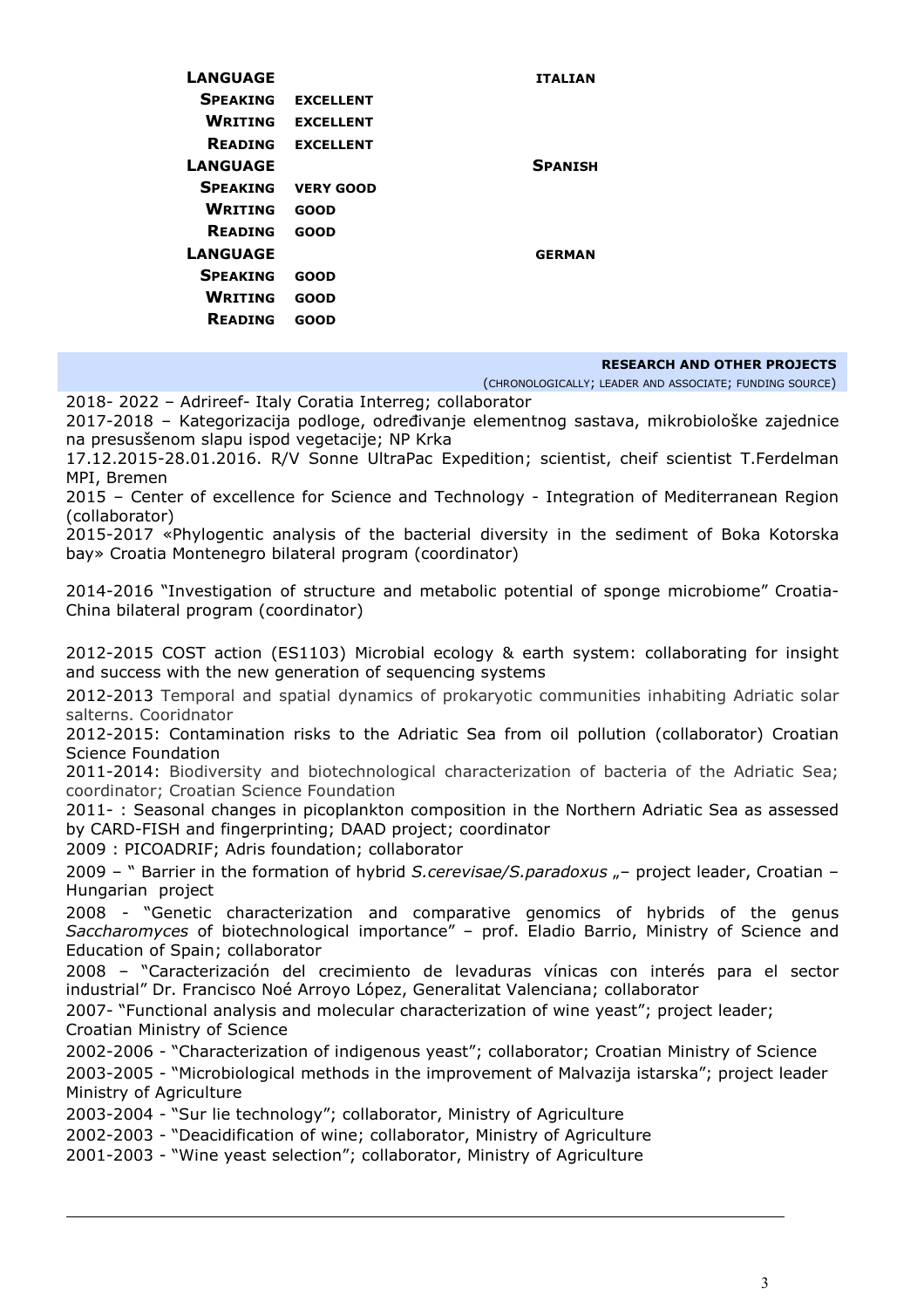## **MENTORSHIP OF DEFENDED DOCTORAL AND MASTER DISSERTATIONS**

## **AND TRAINING OF YOUNG RESEARCHERS AND SCIENTISTS**

(CHRONOLOGICALLY)

January 2017 external evaluator of the PhD thesis of Lucia Campirini (University of Udine): "Characterization and use of food matrices *of Lactobacillus casei* group strains"

15.6.2015. PhD Marino Korlević "In depth analysis of bacterial diversity of the Adriatic Sea"

June 2013. Member of the PhD committee Debbie Andyanto and Marco Vendrame University of Udine (external evaluator)

11.06.2008. PhD mentor of Mario Staver « Quality of Malvazija istrska and indigenous *Saccharomyces cerevisiae* strains"

30.10.2007. MSc mentor of Saša Topolovec «Selection of indegenous yeast isoalted from Istra region »

#### **VISITS TO FOREIGN RESEARCH AND EDUCATION INSTITUTIONS**

(CHRONOLOGICALLY; ONLY VISITS LONGER THAN 3 MONTHS)

1.03.2008- 1.06.2009. University of Valencia (Spain) «Cavanilles» Institute for Biodiversty and Evolutionary Biology - prof.dr.sc. Eladio Barrio

28.02-28.08. 2007. Katholieke Universiteit Leuven Laboratory for Molecular Cell Biology (Belgium) prof.dr.sc. P. Van Dijck

1.04. – 1.07. 2006. Department of biotechnology – IATA CSIC- Valencia (Spain) – prof.dr.sc. A.Querol

1.11.2003-1.02.2004– Department of Food Science University of Udine (Italy) – prof.dr.sc. G.Comi

|  | <b>AWARDS AND RECOGNITION</b> |
|--|-------------------------------|

(CHRONOLOGICALLY)

Award of the Director of the Ruđer Bošković Institute (2011) National Annual Science Awards in the field of biotechnical science (for 2003) for the young researchers

Alpe Adria grant – visiting- Department of Food Science, Udine, Italy

FEMS visiting grant – Department of Biotechnology, IATA, Valencia, Spain

FEMS Young Scientist Grant

FEMS Invited Speaker Meeting Grant

#### **ORGANISATIONAL SKILLS AND COMPETENCES**

(CHRONOLOGICALLY; ORGANISATIONAL OF HOME AND INTERNATIONAL SCIENCE EVENTS )

2018- member of the Scientific Advisory Board of the 16th SAME (Potsdam, 2019)

2017 - ISME (International Society for Microbial Ecology) Ambassador for Croatia

2015 - President of the Orgaization Commitiee of the 15th Symposium of Aquatic Microbial Ecology Zagreb (2017)

2014 – Scientific comittee ISSY 31 (International Specialised Symposium on Yeast) Yeast Fermentation: from Genes to Application Aspects; Vipava (9-12.10).

2012 - Ocean Sampling Day (OSD)

2008 – Memeber of the Scientific Comittee of 32nd World Congress of vine and wine 2009, Zagreb

2007 - Member of organization committee of Power of microbes in industry and environment, Zadar, Croatia

2004 - Member of organization committee of Third Croatian Congress on Microbiology, Poreč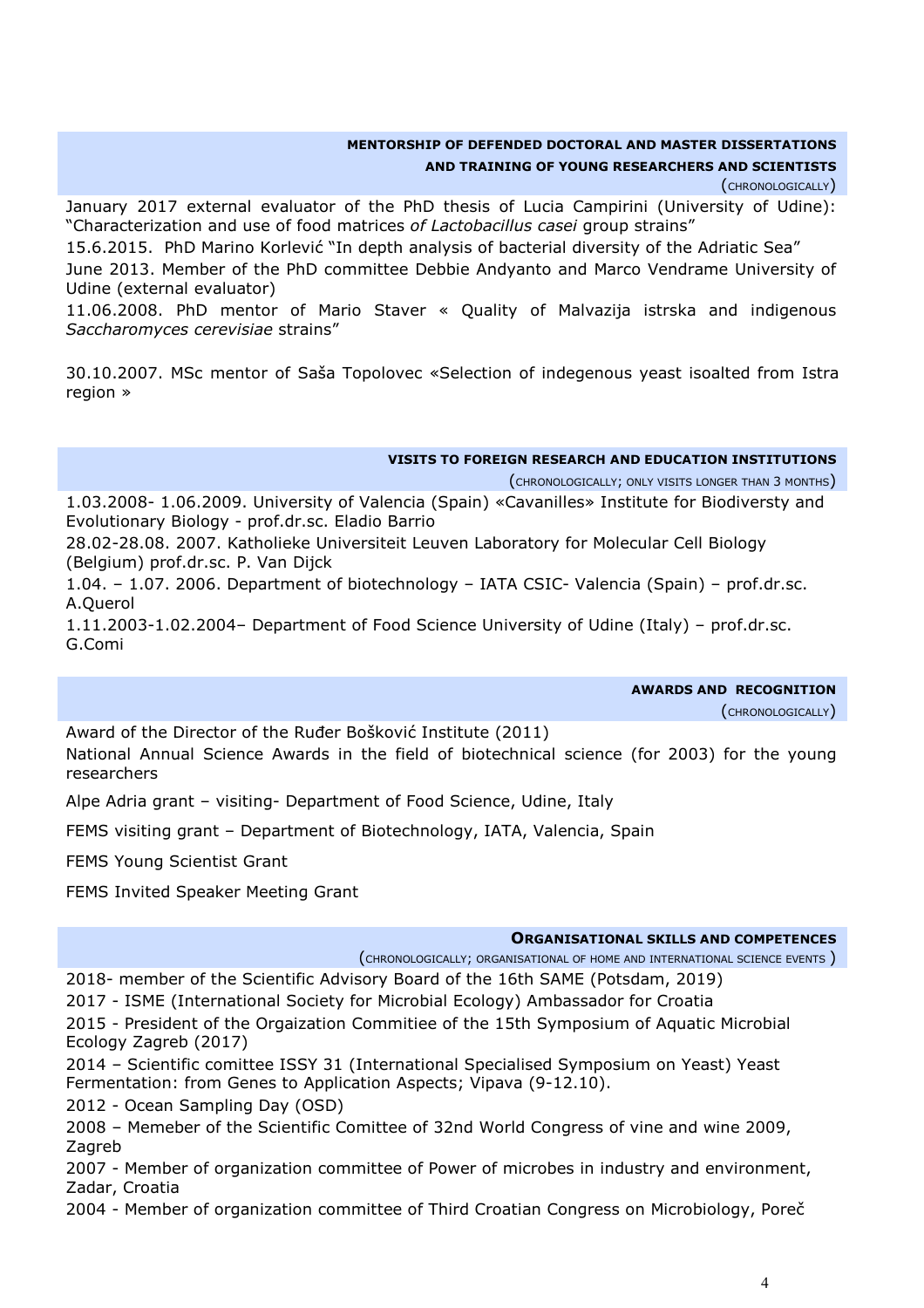Croatian Microbiological Society; Croatian Society of Biotechnology; Croatian Society of biochemistry and molecular biology; European Society of Biotechnology; American Society of Microbiology Society for Applied Microbiology

**COMMISSIONS, COMMITTEES, BOARDS AND WORK GROUPS**

(CHRONOLOGICALLY; HOME AND INTERNATIONAL)

 2015 – alternate representative of Republic of Croatia in the JPI «Healty and Productive Seas and Oceans» Management Board

2 2013-2014 delagate of the RBI at the European Marine Board

20 2013 - Advisor for strategic affairs for the general Director of Ruđer Bošković Institute (RBI)

 2012 - 2014 Domain Committee Delegate of Earth System Science and Environmental Management in COST-u (European Cooperation in Science and Technology) Representative of Croatia

22 2012- 2013 memmber of the economical board of IRB

20 2012- today Borad of Management of the Institute of Agriculture and Tourism

20 2010- 2013 Member of council of Oceanology at the IRB

2007-2010 REPRESENTATIVE OF CROATIA AT THE OIV (WINE MICROBIOLOGY SECTION)

#### **PAPERS**

(CHRONOLOGICALLY; RESEARCH BOOKS, HOME AND INTERNATIONALS RESEARCH JOURNALS, HOME AND INTERNATIONAL CONFERENCE PROCEEINGS)

#### *h***-index 17 Citation: 1180 (15.05.2019)**

#### **Books chapter:**

Jokanović, S., Huter, A., **Orlić, S**. (2017): "Bacterial Diversity of Boka Kotorska Bay" in Boka Kotorska Bay Environment . Spinger (Ed)

Grba, S., **Orlić, S.** (2010) Yeast systematics. In Yeast Biotechnology (in Croatian)

**Orlić, S.,** Jeromel, A. (2010) Wine technology. In Yeast Biotechnology (in Croatian)

Comi, G., **Orlić, S**., Redzepovic, S. (2004): Bacterial starter culture in the production of traditional sausages; Current Studies on Biotechnology Vol. III – Food; 87-92

#### **In preparation:**

Korlević, M., Gacesa, R., D. Baranasic, A. Starcevic, J. Diminic, M. Najdek Dragić, Hranueli, J. Zucko. **S. Orlić**. Characterization of genes of alkane-degrading enzymes identify in metagenomic samples from northern Adriatic Sea.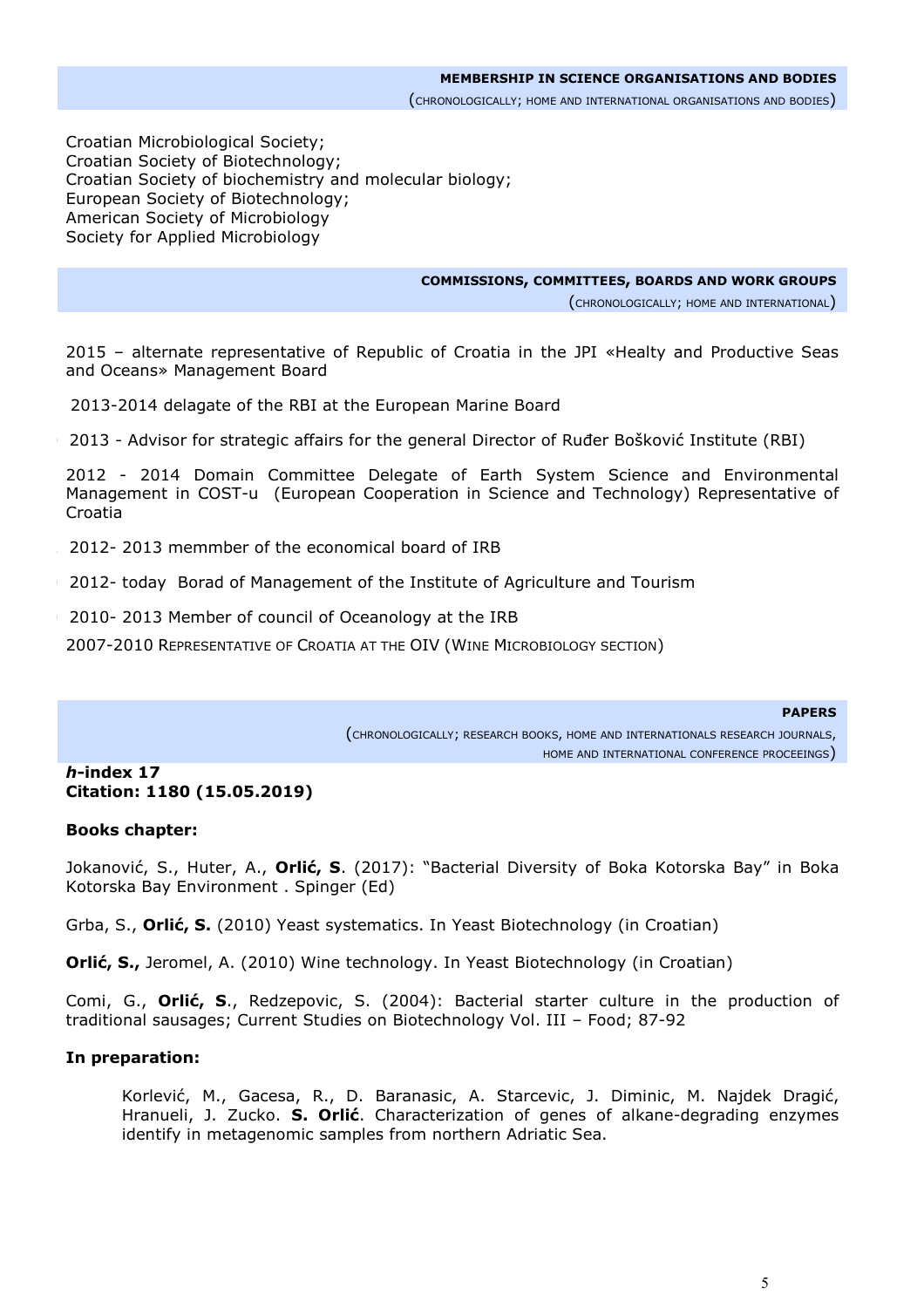Submitted:

Pjevac, P., Dyksma, S., Goldhammer, T., Mujakić, I., Koblizek, M., Mussman, M., Amann, R., **Orlić, S.**: In situ abundance and carbon fixation activity of distinct anoxygenic phototrophs in a stratified seawater lake; submitted to EM

## **Papers cited in CC:**

- 1. Reintjes, G., Tegetmeyer, H., Bürgisser, M., **Orlić, S.**, Tews, I., Zubkov, M., Voss, D., Zielinski, O., Quast, C., Gloeckner, O., Amann, R., Ferdelman, T., Fuchs, B.: On site analysis of bacterial communities of the ultra-oligotrophic South Pacific Gyre; accepted in Applied and Environmental Microbiology
- 2. Hou, L, Hu, A., Zhang, K., **Orlić, S**., Rashid, A., Yu, C.P.: Decipher the assembly processes of the key ecological assemblages of microbial communities in thirteen fullscale wastewater treatment plants. Accepted in Microbes and Environments
- 3. Gacesa, R., D. Baranasic, A. Starcevic, J. Diminic, M., Korlević, M. Najdek Dragić, P.F. Long, J. Cullum, D. Hranueli, **S. Orlić**, J. Zucko. (2018): Bioprospecting for genes encoding hydrocarbon-degrading enzymes from metagenomic samples isolated from northern Adriatic Sea sediments; Food Technology and Biotechnology, 56(2): 270-277
- 4. Mucko, M., Bosak, S., Nakov, T., Ruck, E., **Orlić, S.**, Gligora Udovič, M., Peharec Štefanič, P., Špoljarić, I., Mršić, G., Ljubešić, Z. (2018): Morfological diversity and phylogeny of the diatom genus Entomoneis (Bacillariophyta) in marine plankton: six new species form the Adriatic Sea. Journal of Phycology 54 (2): 275-298
- 5. Feng, G., Sun, W., Zhang, F., **Orlić, S**., Li, Z. (2018) Functional transcripts indicate phylogenetically diverse active ammonia – scavenging microbiota in sympatric sponges. Marine Biotechnology 2: 131- 143
- 6. Peris, D., Arias, A., **Orlic, S**., Belloch, C., Peres-Travez, L., Querol, A., Barrio E. (2017): Mitochondrial introgression suggests extensive ancestral hybridization events among *Saccharomyces* species; Molecular Phylogenetics and Evolution 108:49-60
- 7. Mejdandžić, M., Bosak, S., **Orlić, S.,** Gligora Udovič, M., Peharec Štefanić, P., Špoljarić, I., Mršić, G., Ljubešić, Z. (2017): *Entomoneis tenera sp. nov*., a new marine planktonic diatom (Entomoneidaceae, Bacillariophyta) from the Adriatic Sea, Phytotaxa 292 (1): 001–018
- 8. Korlević, M., Šupraha, Z. Ljubešić, J. Henderiks, I. Ciglenečki, J. Dautović, **S. Orlić**. (2016): Bacterial diversity across a strong vertical contrast ecosystem: a salt wedge karstic estuary. Systematic and Applied Microbiology 39: 398-408
- 9. Bižić-Ionescu, M., Zeder, M., Ionescu, D., **Orlić, S**., Fuchs, B.M., Grossart, H-P., Amann, R. (2015): Comparison of bacterial communities on limnic vs. coastal marine particles reveals profound differences in colonization. Environmental Microbiology 17(10): 3500- 3514 (IF 5,932; 2015; Q1).
- 10. Korlević, M., J. Zucko, Najdek Dragić, M., Blažina, M., Pustijanac, E., Vojvoda Zeljko, T., R. Gacesa, D. Baranasic, A. Starcevic, J. Diminic, P.F. Long, J. Cullum, D. Hranueli, **S. Orlić**. (2015): Bacterial diversity of polluted surface sediments in northern Adriatic Sea. Systematic and Applied Microbiology 38(3): 189–197. (IF 3,691; 2015; Q1)
- 11.Korlević, M., Pop Ristova, P., Garić, R., Amann, R., **Orlić, S**. (2015): Bacterial diversity in the South Adriatic Sea during a strong deep winter convection year. Applied and Environmental Microbiology 81(5): 1715-1726 (IF 3,823; 2015; Q1)
- 12.Pjevac, P., Korlević, M., Berg, J. Bura Nakić, E., Ciglenečki Jusić, I., Amann, R., **Orlić, S**. (2015): Community shift from phototrophic to chemotrophic sulfide oxidation following anoxic holomixis in a stratified seawater lake. Applied and Environmental Microbiology, 81(1): 298-308 (IF 3,823; 2015; Q1)
- 13.Najdek, M., Paliaga, P., Šilović, T., Batistić, M., Garić, R., Supić, N., Ivančić, I, Ljubomir, S., Jasprica, N., Hrustić. E., Dupčić-Radić, I, Blažina, M., **Orlić, S**. (2014): Picoplankton community structure before, during and after convection event in the offshore waters in the southern Adriatic Sea; Biogeoscience –BG; 11:C 2645- 2659 (IF 3,753; 2013; Q1)
- 14.Comi, G., Chiesa, L, Pensieri, S., **Orlic, S**., Iacumin, L. (2013): Evaluation of different methods to prevent *Penicillium nordicum* growth on and ochratoxin A production in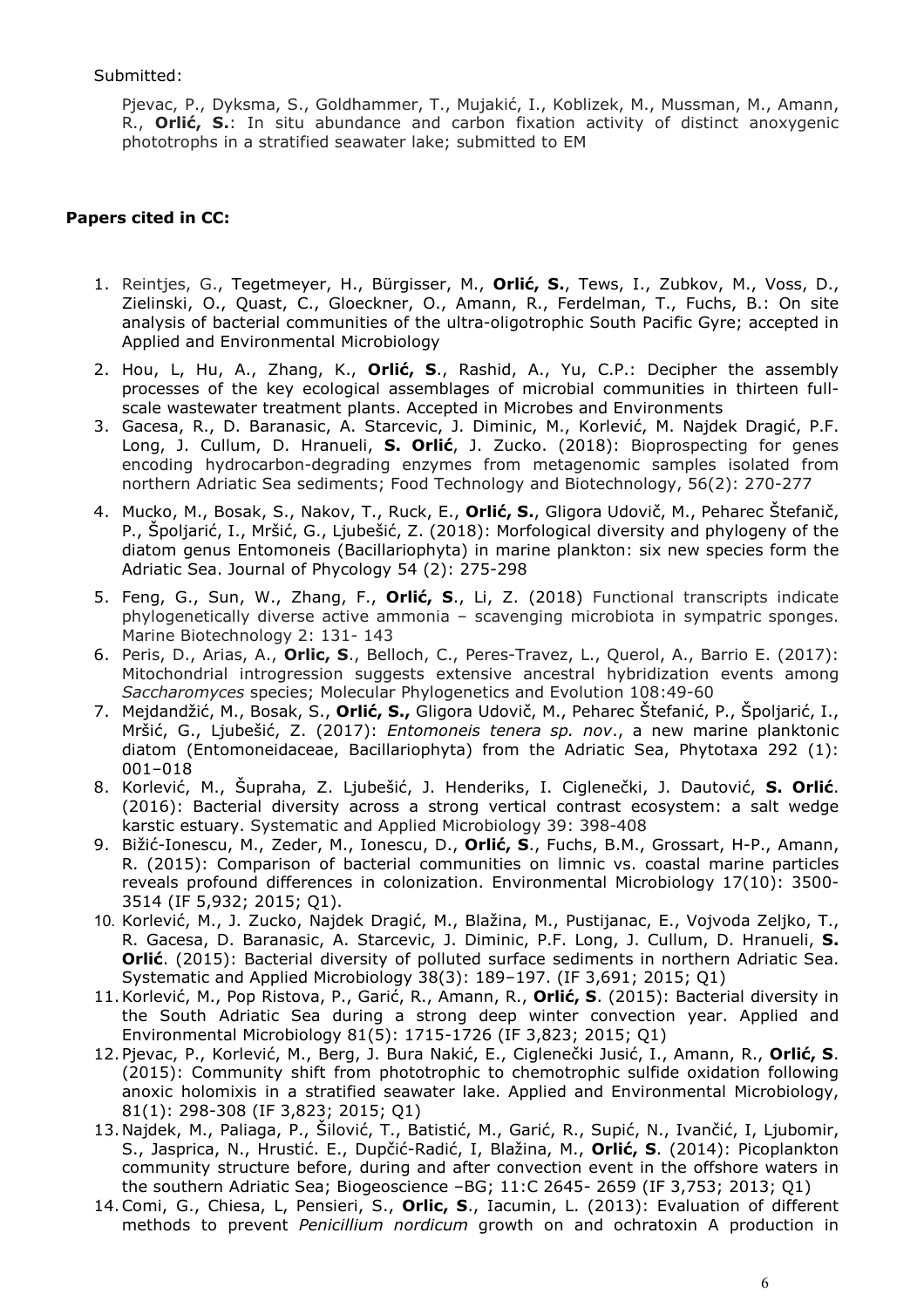country-style sausages. World Mycotoxin Journal; 6(4): 411-418 (Q2 Food Science, Toxicology, Public Health, Environmental and Occupational Health) (IF 2,380)

- 15.**Orlić,S.,** Najdek, M., Supić, N., Ivančić,I., Fuks, D., Blažina, M., Šilović, T., Paliaga, P., Godrijan, J., Marić, D. (2013): Structure and variability of microbial community a transect crossing a double gyre structure (north – eastern Adriatic Sea). Aquatic microbial ecology 69: 193-203 (Q1 u Applied Microbiology and Biotechnology, Aquatic Science, Ecology) (IF 1,901)
- 16.Šilović, T., Balague,V., **Orlić, S.,** Pedrós-Alió C (2012): Picoplankton seasonal variation and community structure in the northeast Adriatic coastal zone. FEMS microbiology ecology 82(3):678-691 (Q1 Ecology) (IF 3,563)
- 17.Fuks, D., Ivančić, I., Najdek, M., Lučić, D., Njire, J., Godrijan, J., Marić, D., Šilović, T., Paliaga,P., Blažina, M., Precali, R., **Orlić, S**. (2012): Changes in the planktonic community structure related to trophic conditions: the case study of the northern Adriatic Sea. Journal of Marine Systems. 96-97: 95**-**102 (Q1 Aquatic Science, Oceanography) (IF 2,655)
- 18. Iacumin, L., Manzano, M., Checchini, F., **Orlić, S.**, Zironi, R., Comi, G. (2012): Influence of specific fermentation conditions on natural microflora of pomace in "Grappa" production. World journal of microbiology & biotechnology 28(4): 1747-1759 Q2 Food Science) (IF 1,262)
- 19.**Orlić, S**., Vojvoda, T., Huić-Babić, K., Arroyo Lopez, N., Jeromel, A., Kozina, B., Iacumin, L., Comi G. Diversity and oenological characterization of indigenous Saccharomyces cerevisiae associated with Žilavka grapes. // World journal of microbiology & biotechnology. 26 (2010); 1483-1489 (IF 1.214) (Q2 Food Science)
- 20.Kozlović, G., Jeromel, A., Maslov, L., Pollnitz, A., **Orlić, S**. Use of acacia barrique barrels – Influence on the quality of Malvazija from Istria wines. // Food chemistry. 120 (2010), 3; 698-702 (IF 3.458) (Q1 Food Science)
- 21. Ivančić I, Fuks D, Najdek M, Blažina M, Devescovi M, Šilović T, Paliaga P, **Orlić S**. (2010). Long-term changes in heterotrophic prokaryotes abundance and growth characteristics in the northern Adriatic Sea. Journal of Marine Systems 82, 206-216. (IF 2.005) (Q1 Aquatic Science, Oceanography)
- 22.**Orlić, S.,** Arroyo-Lopez, F. N., Huić-Babić, K., Iacumin, L., Querol, A., Barrio, E. A comparative study of the wine fermentation performance of *Saccharomyces paradoxus* under different nitrogen concentrations and glucose/fructose ratios. Journal of applied microbiology. 108 (2010), 1; 73-80 (IF 2.365) (Q1 Agricultural and Biological Sciences; Q2 Applied Microbiology and Biotechnology, Biotechnology, Microbiology)
- 23.Carović-Stanko, K., Orlić, S., Politeo, O., Strikić, F., Kolak, I., Miloš, M., Šatović, Z. Composition and Antibacterial Activities of Essential Oils of Seven Ocimum Taxa. // Food Chemistry. 119 (2010) , 1; 196-201 (IF 3.458) (Q1 Food Science)
- 24.Arroyo-Lopez, F. N., **Orlic, S.,** Querol, A., Barrio, E. Effects of temperature, pH and sugar concentration on the growth parameters of *Saccharomyces cerevisiae*, *S. kudriavzevii* and their interspecific hybrid. International Journal of Food Microbiology (IF 2.581) **131** (2009), 2-3; 120**-**127. (Q1 Food Science)
- 25. Iacumin, L., Cecchini, F., Manzano, M., Osualdini, M., Boscolo, D., **Orlic, S.**, Comi, G. (2009): Description of the Microflora of Sourdough by Culture Dependent and Culture Independent Methods. Food Microbiology 26 (2): 128-135 (IF 2.039).
- 26. Iacumin, L., Chiesa, L., Boscolo, D. Manzano, M., Cantoni, C., **Orlic, S.,** Comi, G. (2009): Moulds and Ochratoxin A on surfaces of traditional and industrial dry sausages. Food Microbiology; 26 (1): 65-70 (IF 2.039).
- 27.Kozina, B., Karoglan, M., Herjavec, S., Jeromel, A., **Orlić, S**. Influence of basal leaf removal on the chemical composition of Sauvignon Blanc and Riesling wines. // Journal of food, agriculture and environment. 6 (2008), 1; 28-33
- 28.Belloch, C., **Orlic, S**., Barrio, E., Querol, A. (2008): Fermentative stress adaptation of hybrids within the *Saccharomyces sensu stricto* complex. International Journal of Food Microbiology; 122 (1-2): 188-195 (IF 2.581).
- 29.**Orlic, S.,** Redžepović, S., Jeromel, A., Herjavec, S., Iacumin, L. (2007): Influence of indigenous *Saccharomyces paradoxus* strains on Chardonnay wine fermentation aroma. International Journal of Food Science and Technology; 42 (1): 95-101 (IF 0.832).
- 30. Herjavec, S., Jeromel, A., Da Silva, A., **Orlic S**., Redzepovic, S. (2007): The quality of white wines fermented in Croatian oak barrels. Food Chemistry: 100 (1): 124-128 (IF 2.433).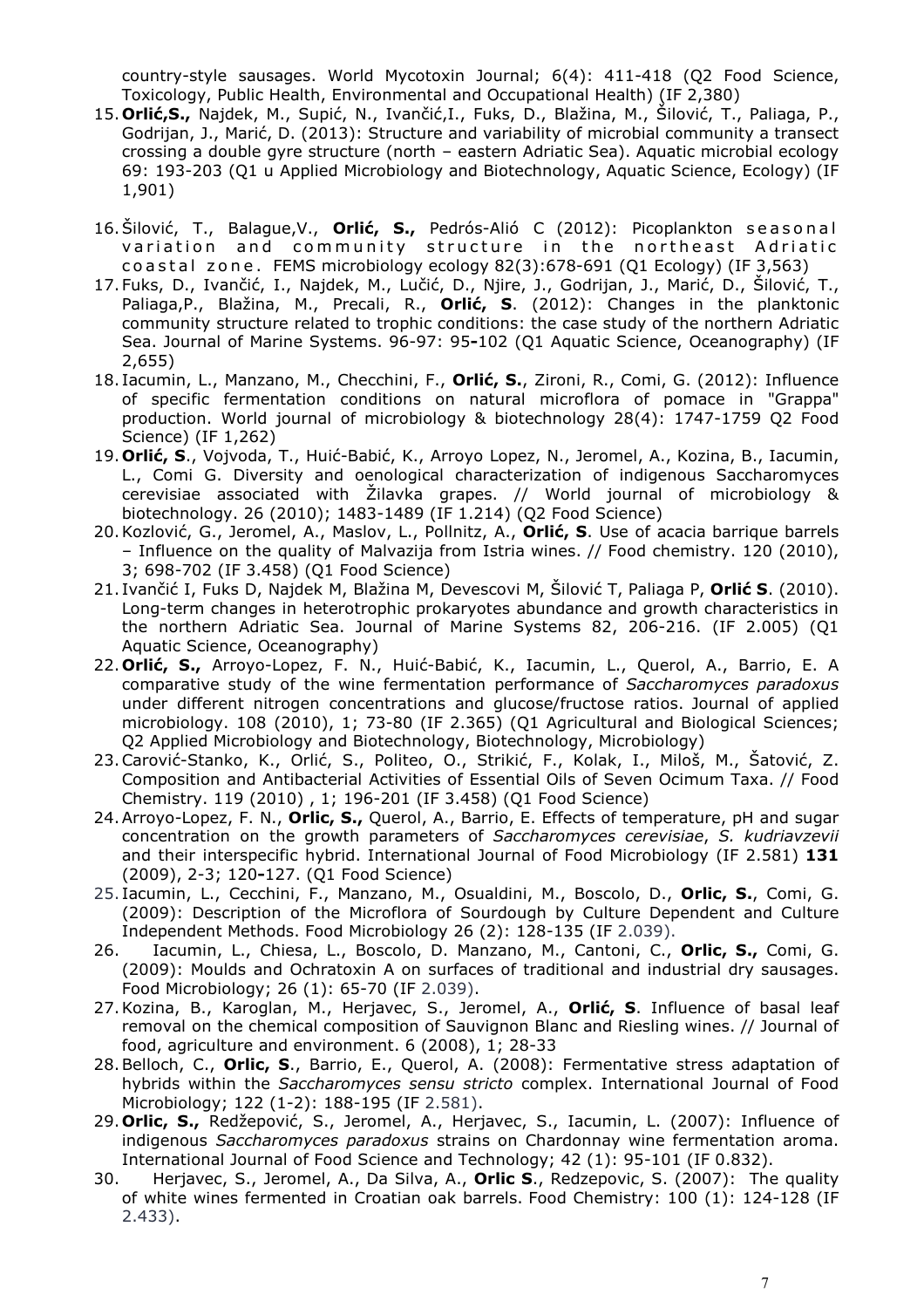- 31.Comi, G., **Orlic, S.,** Redzepovic, S., Urso, R., Iacumin, L. (2004): Moulds isolated from Istrian dried ham at the pre-ripening and ripening level. International Journal of Food Microbiology; 96: 29-34 (IF 2.490).
- 32.Herjavec, S., Majdak, A., Tupajic, P., Redzepovic, S., **Orlic, S**. (2003): Reduction in acidity by chemical and microbiological methods and their effect on Moslavac wine quality. Food Technology and Biotechnology; 41(3): 231-236 (IF 0.253).
- 33.Redzepovic, S., **Orlic, S.**, Majdak, A., Kozina, B., Volschenk, H., Viljoen-Bloom, M. (2003): Differential malic acid degradation by selected strains of *Saccharomyces* during alcoholic fermentation. International Journal of Food Microbiology; 83: 49-61 (IF 2.261).
- 34.Majdak, A., Herjavec, S., **Orlic, S.**, Redžepović, S., Mirošević, N. (2002): Comparation of wine aroma coumpounds produced by *S.paradoxus* and *S.cerevisiae* strains. Food Technology and Biotechnology; 40(2): 103-109 (IF 0.302).
- 35.Redžepović, S., **Orlic, S.,** Sikora, S., Majdak, A., Pretorius, I.S. (2002) Identification and charaterization of of *Saccharomyces paradoxus* and *Saccharomyces cerevisae* strains isolated from Croatian vineyards. Letters in Applied Microbiology; 35: 305-310 (IF 1.182).

#### **Papers cited in the SCI**

1. **Orlić, S**., Huić, K., Urlić, B., Redžepović, S. (2007): Screening for the production of extracellular hydrolytic enzymes by Saccharomyces wine yeasts isolated from Croatian wineyards. Periodicum biologorum; 109 (2): 201-204 (IF 0.205).

#### **Other papers**

1. Kopt et al. (2015): The ocean sampling day consortium. GigaScience 4:27 (DOI 10.1186/s13742-015-0066-5) (IF 7,31)

2. Marković, S., Paliaga, P., Kljajić, Z., Najdek-Dragić, M., **Orlić, S**. (2013): Identification and quantification of microbial community by CARD-FISH method in Boka Kotorska Bay. Studia Marina 26(1): 83-98

3. Bura Nakić, E., Marguš, M., **Orlić, S**., Ciglenečki, I. (2012): Zmajevo oko – a unique example of anchialine system on the Adriatic coast (Croatia) during spring-summer stratification and autumn mixing period. Natura Croatica 21 supp 1; 17-20

4. Karoglan, M., Kozina, B., Jeromel, A., **Orlić. S.** (2008): The effect of partial defoliation on monoterpene levels of Gewurtztraminer wine (*Vitis vinifera* L.). Poljoprivreda 14(1): 25-40

5. Beljak, J., Jeromel, A., Hejravec, S., **Orlić, S**. (2008): Influence of autochthonous *Saccharomyces* spp. strains on the sulfur dioxide concentration in wine. Journal of Central European Agriculture 9 (2): 289-296

6. Dujmović, D., Babić, K., Jeromel, A., Redžepović, S., Kozina, B., Iacumin, L., **Orlić, S.** (2008): Selection of indigenous yeast strains isolated form cv. Gewurztraminer from Ilok wine-growing region. Journal of Central European Agriculture 9 (2): 323-328

7. Jeromel A., Herjavec, S., **Orlić, S.**, Redžepović, S., Wondra, M. (2008): Changes in volatile composition of Kraljevina wines by controlled malolactic fermentation. Journal of Central European Agriculture 9 (2): 363-372

8. Skelin, A., Sikora, S., **Orlić, S.**, Duraković, L., Redžepović, S. (2008): Genetic Diversity of Indigenous *Saccharomyces sensu* stricto Yeasts Isolated from Southern Croatia. Agriculturae Conspectus Scientificus **73** (2): 89**-**94

9. **Orlic, S**., Pogačić, M., Jeromel, A., Karoglan, M., Kozina, B., Iacumin, L., Redžepović, S. (2008): Determination of killer character of wine yeast isolated from Istra. Journal of Central European Agriculture 9 (1): 95-100.

10. Herjavec, S., Jeromel, A., **Orlic, S.**, Kozina, B. (2007): Changes in volatile compositon and sensory properties of Vugava wines aged in Croatia oak barrels. Journal of Central European Agriculture; 8(2): 194-204.

11. **Orlic, S.,** Ocic, N., Jeromel, A., Huic, K., Redžepović, S. (2005). Selection of Indigenous *Saccharomyces cerevisiae* Strains from Kutjevo Wine Growing Area at the Laboratoy Scale. Agriculturae Conspectus Scientificus; 70(3):93-97. 12. Staver, M., Herjavec, S., **Orlic, S.,** Redžepović, S.,

Kovačević-Ganić, K., Jeromel, A., Peršurić, D. (2005). Influence of Indigenous *Saccharomyces cerevisiae* Strains on Higher Alcohol Content in Malvazija Istarska Wines. Agriculturae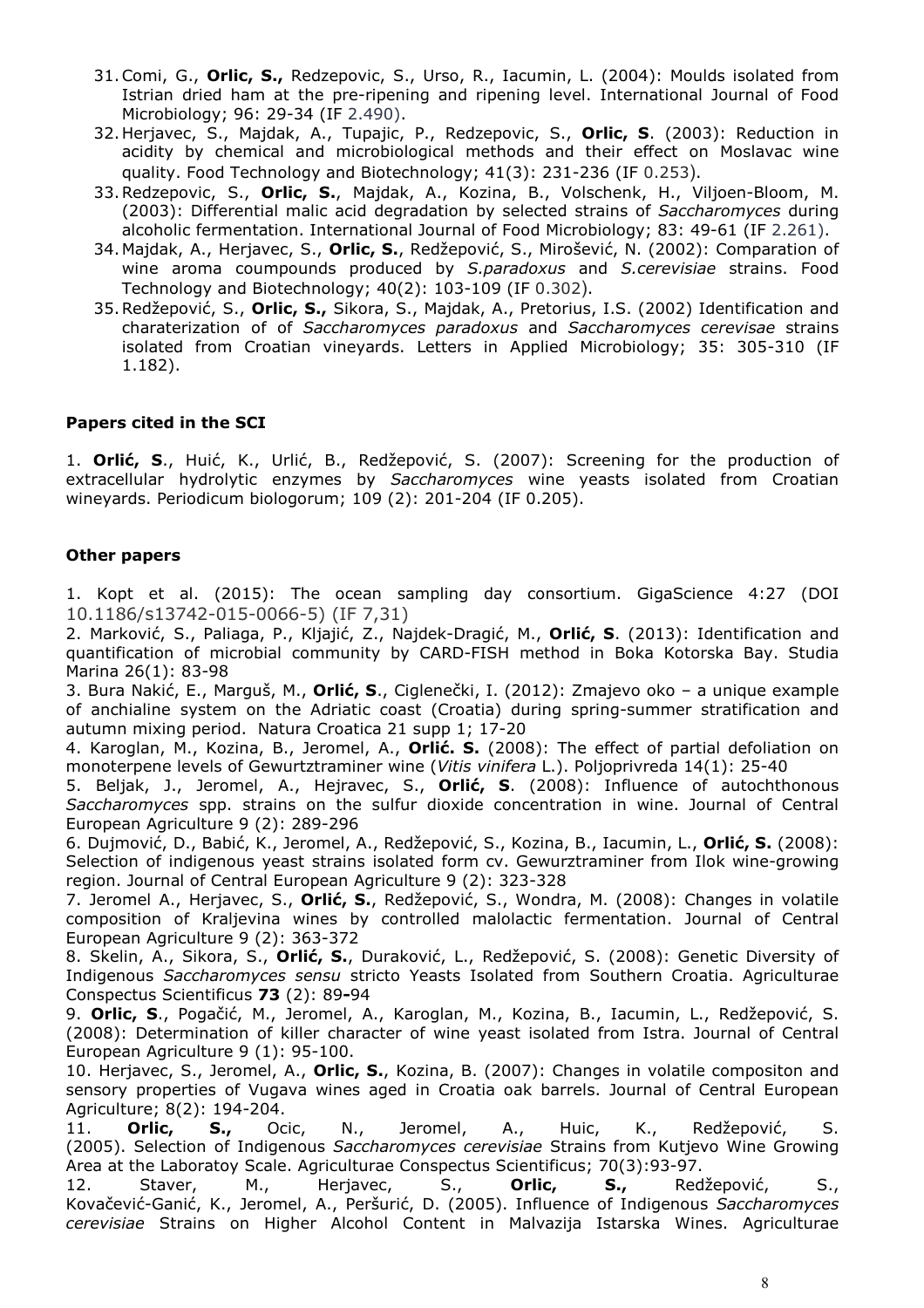Conspectus Scientificus; 70(2):55-58.

13. **Orlic, S.,** Redzepovic, S., Iacumin, L., Comi, G. (2004): Brze metode za određivanje mikroorganizama u namirnicama. Meso; IV(1): 58-62.

14. Cantoni, C., Stella, S., Iacumin, L., Comi G., **Orlic, S.** (2003): *Sphingomonas paucimobilis*, un germe deteriorante latte e derivati (*Sphingomonas paucimobilis* as a deterioative of milk and cream). Industrie Alimentari; XLII, marzo: 265-267.

15. Redžepović, S., Majdak, A., **Orlic, S.,** Herjavec, S. (2001): *Saccharomyces sensu stricto* indigenous strains and their effect on glycerol and malic acid concentracion in wine. Kemija u industriji; 50(9): 469-475.

#### **International congress**

- Pjevac, P., Dyksma, S., Amann, R., **Orlić, S.** (2016): Contributions of green and purple sulfur bacteria to total inorganic carbon fixation in a sulfidic seawater lake. 16th International Symposium on Microbial Ecology, Montreal, Canada, 21-26.08.
- Mejdandžić, M., Bosak, S., **Orlić S**., Ljubešić. Z. (2016): A new marine planktonic Entomoneis species from the Adriatc Sea; *10th Central European Diatom Meeting Abstract and Program Book* ; 20-23.04.
- Mejdandžić, M., **Orlić, S**., Bosak, S., Bošnjak, I., Cetinić, I., Peharec Štefanić, P., Sesar, T., Gašparović, B., Ljubešić, Z. (2016): Characteriation pf photosynthetic pycoeukaryotes from the Southern Adriatc Pit ; *Abstracts of papers presented at the EMBO | EMBL Symposium: A New Age of Discovery for Aquatic Microeukaryotes; H*eidelberg, Njemačka, 26.-29.01.
- Korlević, M., J. Henderiks, Šupraha, L., Ljubešić, Z., **S. Orlić** (2015). Bacterial diversity along a salinity gradientin a saltwedge karstic estuary; Second SAME Conference on Aquatic Microbial Ecology: SAME-14, Uppsala (Sweden), 23-28.08
- Korlević, M., Zucko, J., Najdek Dragić, M.,Blažina, M., Gacesa, R., Baranasic, D., Starcevic, A., Diminic, J., Hranueli, D., **Orlić, S.** (2014): Metagenomic approach in alkB identification; COST meeting Madrid, 10-11.04.
- Marković, S., Paliaga, P., Kljajić, Z., Najdek Dragić, M., **Orlić. S.** (2013): Estimation of bacterial community in the Boka Kotorska Bay (Montenegro) by CARD-FSIH method. Annual Conference of the Association for General and Applied Microbiology (VAAM) *in collaboration with the* Royal Netherlands Society for Microbiology (KNVM). Bremen, 10- 13.03.
- Bižić-Ionescu, M., Zeder, M.,Ionescu, D., **Orlić, S.,** Amann, R., Fuchs, B.M., Grossart, H-P. (2013): Particle associtated bacterial communites are extremely heterogeneous, yet differ profoundly between limnic and marine systems. First EMBO Conference on Aquatic Microbial Ecology SAME13 Stresa 8-13.9.
- Pjevac, P., **Orlić**́, **S**. Korlević, M., Bura Nakić, E., (2013): Microbial response to temperature induced anoxia in a marine carst lake. Annual Conference of the Association for General and Applied Microbiology (VAAM) *in collaboration with the*  Royal Netherlands Society for Microbiology (KNVM). Bremen, 10-13.03.

• Bižić-Ionescu, M., Zeder, M., **Orlić, S**., Amann, R., Grossart, H-P., Fuchs, B.M. (2013): Comparison of particle-associated microbial communities in limnic and marine systems. Annual Conference of the Association for General and Applied Microbiology (VAAM) *in collaboration with the* 

- Royal Netherlands Society for Microbiology (KNVM). Bremen, 10-13.03.
- Bižić-Ionescu, M., Zeder, M., Marshall, J., **Orlić, S.,** Amann, R., Fuchs, B.M., Grossart, H-P. (2013): 3rd International Workshop"Research in Shallow Marine and Fresh Water Systems. Bremen, Njemačka, 14-15.02
- Bizic-Ionescu, M.,Zeder, M., Ionescu, D., Marshall, J., Amann, R., Fuchs, B.M., Najdek, M., **Orlić́ S**. (2012): Free living and particle associated microbial communities in the north Adriatic Sea along a transect from Rovinj to the Po river delta. 14th International Symposium on Microbial Ecology, ISME14; Copenhagen, 19-24.08.
- Bižić-Ionescu, M., Zeder, M., Marshall, J., Orlić, S., Amann, R., Fuchs, B.M., Grossart, H-(2012): Comparison between particle-associated bacteria in limnic and marine systems. 14th International Symposium on Microbial Ecology, ISME14; Copenhagen, 19- 24.08.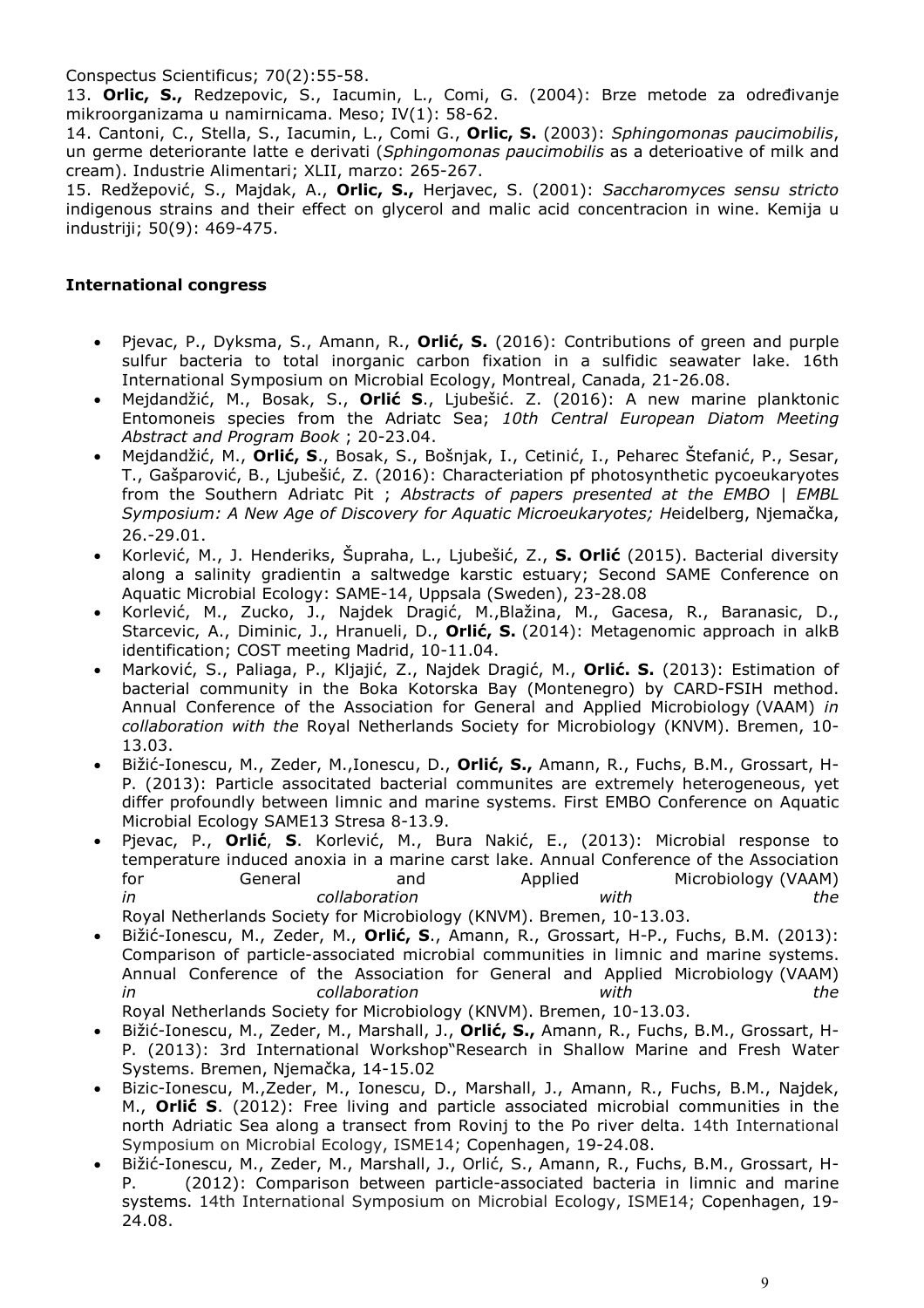- Pjevac, P., Korlević, M., Bura Nakić, E., **Orlić**́ **S.**(2012): Vertical distribution of microbial communities in the Zmajevo oko (Rogoznica lake) during stratified and mixed conditions. 14th International Symposium on Microbial Ecology, ISME14; Copenhagen, 19-24.08.
- Korlević, M., Ionescu, D., Paliaga, P., Šilović, T., Amann, R., Najdek, M., **Orlić, S**. (2012): Deep Ocean microbial communities in the South Adriatic Pit. 14th International Symposium on Microbial Ecology, ISME14; Copenhagen, 19-24.08.
- **Orlić, S.,** Marković, S. Najdek, M., Kljajić, Z. (2011): "Bacterial diversity of the Boka Kotorska bay" MICROBIOLOGIA BALKANICA, 7th Balkan Congress of Microbiology, 25-29 October.
- Peris, D., Belloch, C., **Orlić, S.,** Barrio, E. (2010): Hot spot recombination point in mitochondrial genome of genus *Saccharomyces* shows historical hybridization events. EMBO Conference Series Experimental Approaches to Evolution and Ecology using Yeast. Heidelberg, Germany, 29.09.-3.10.
- Arroyo-Lopez, F. N., **Orlic, S.,** Belloch, C., Querol, A., Barrio, E. (2008): Influence of temperature, pH and sugar concentration on the growth of wine yeasts for the industrial sector. XVI Congreso Nacional de Microbiologia de los Alimentos; Cordoba, Spain, 14- 17.09.
- **Orlic, S.,** Belloch, C., Barrio, E., Querol, A. (2007): Tolerance to some enological stresses of yeast strains in the *Saccharomyces sensu lato* group; XXIIIrd International Conference on Yeasts Genetics and Molecular Biology, Melbourne, Australia, 1-6.06.
- Herjavec, S., Jeromel, A., **Orlić, S.,** Redžepović, S. (2006): The influence of croatian oak wood on aroma profile and sensory characteristics of Vugava wine; XXIX International Congress of OIV; Logrono, Spain, 25-30.06.
- **Orlic, S.,** Redzepovic, S., Herjavec, S., Durakovic, S., Jeromel, A., Huic, K. (2005): Use of Different Molecular Methods in the Identification of *Brettanomyces* Spp. from Croatian Grapes and Wines. Joint Meeting of the 3 division of the International Union of microbiological societies 2005-XI International Congres of Micology, San Francisco, USA, 23-28.07.
- Herjavec, S., **Orlic, S.,** Jeromel, A., Redzepovic, S., Kozlovic, G. (2005): Effect of Acacia and Oak Wood on the Content of Phenolic Compounds in Malvazija and Vugava Wines. 56th Annual Meeting American Society for Enology and Viticulture, Seattle, USA, 20- 24.06.
- Skelin-Vujic, A., Sikora, S., **Orlic, S.,** Redzepovic, S. (2004): Identification and charcterization of indigenous *Saccharomyces cerevisiae* strains isolatd from cv. Plavac mali. International Congress on Yeasts, Rio de Janeiro, Brasil 15-20.08.
- **Orlic, S.,** Huic, K., Durakovic, S., Redzepovic, S. (2004): The use of *Candida stellata* in combination with *Saccharomyces cerevisiae* or *S.paradoxus* for glycerol production during fermentation. International Congress on Yeasts, Rio de Janeiro, Brasil, 15-20.08.
- **Orlic, S**., Redzepovic, S. (2004): Occurrence of *Brettanomyces* spp. from Croatian grapes and wines. 12<sup>th</sup> Australian Wine Technical Conference. Melbourne, Australia, 24-29.07.
- **Orlic, S.,** Kozlovic, G., Jeromel, A., Redzepovic, S. (2004): Acacia barrels new approach for improvement of Malvasia from Istria wines. 12<sup>th</sup> Australian Wine Technical Conference. Melbourne 24-29.07.
- Herjavec, S., Majdak, A., **Orlic, S.,** Redzepovic, S., da Silva, A. (2003): The quality of Chardonnay and Sauvignon wines produced in croatian oak barrels. I Balkan and III Macedoninan Symposium for Vine Growing and Wine Production. Skoplje, Macedonia, 26- 28 November
- Redzepovic, S., **Orlic, S**., Majdak, A., Kozina, B., Volschenk, H., Viljoen-Bloom, M. (2003): Differential malic acid degradation by selected strains of Saccharomyes during alcololic fermentation. 23<sup>rd</sup> International Specialised Symposium on Yeasts, Budapest, Hungary, 26-29.08.
- Cocolin, L., **Orlic, S.,** Iacumin, L., Manzano, M. and Comi, G. (2002): *Yersinia* spp. direct detection in food by molecular methods. International Conference:" Quality and risk assessment of agricultural food in the Mediterranean area" September 24-27 Foggia (Italy) www.mediterranean.conference.isnet.it
- Redzepovic, S., **Orlic, S.,** Majdak, A., Kozina, B., Volschenk, H., Viljoen-Bloom, M. (2002): Evaulation of Saccharomyces paradoxus strain RO88 for Biological Deacidification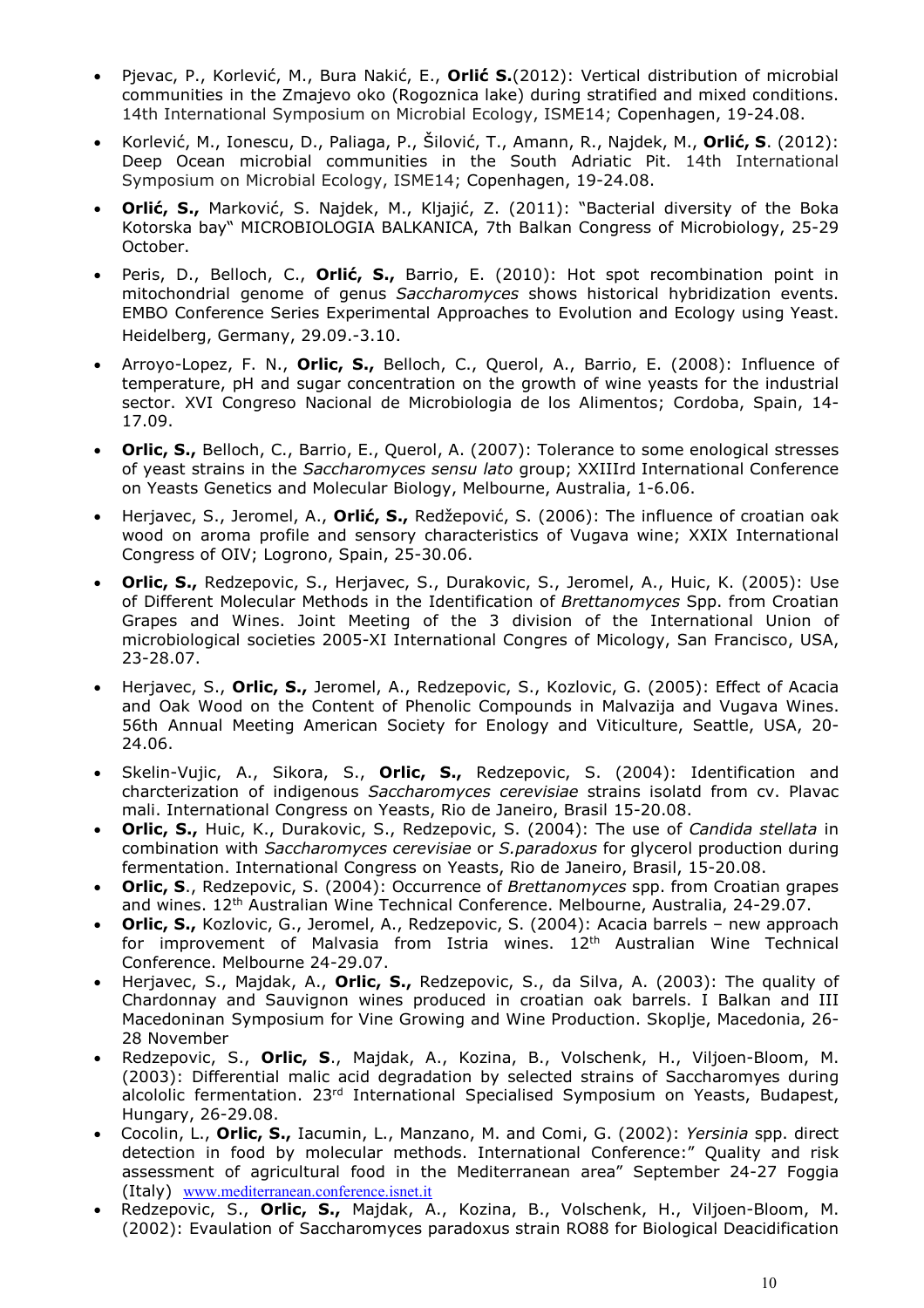of Wine. 22<sup>nd</sup> International Specialised Symposium on Yeasts, Pilanesberg, South Africa, 25-28.3.

• 26. Redzepovic, S., **Orlic, S**., Majdak, A., Herjavec, S. (2001): *Saccharomyces paradoxus* new species in enology//26 th World Congress & General Assembly of the Office International de la Vigne et du Vin, Adelaide, Australia

## • **National congress**

- Korlević, M., Pop Ristova, P., Kottmann, R., Amann, R., **Orlić, S.** (2013): Bacterial communities in the south Adriatic is dominated by SAR11. Power of microbes in induststry and environment; Primošten, 9.12.10.
- Korlević, M., Pjevac, P., Ionescu, D., Bura Nakić, E., Najdek, M., **Orlić, S.** (2012): Microbial communities in the Zmajevo oko (Rogoznica lake) during stratified and mixed conditions. 5th Croatian Congress of Microbiology with international participation. Primošten, 26-30.09.
- **Orlić, S**., Vojvoda, T. (2008): Functional analysis of ethyl esters genes in the *Saccharomyces* genus; Congress of the Croatian Society of Biochemistry and Molecular Biology with international participation. Osijek 17-20.09.
- **Orlić, S.,** Toplovec, S., Jeromel, A., Herjavc, S., Kozina, B., Redžepović, S. (2007): Enological characterization of yeast strains isolated from Istra. 42 hrvatski i 2 međunarodni simpozij agronoma. 13-16.02.
- **Orlic, S.,** Redzepovic, S. (2004): Changes in the microflora of Paski cheese, a traditional Croatian product. 2nd Central European Meeting and 5th Croatian Congress of Food Technologists, Biotechnologists and Nutritionists, Opatija
- Redzepovic, S., Pipinic, T., Iacumin, L., Comi, G., **Orlic, S.** (2004): Biodiversity of yeasts isolated form Kulen. Third Croatian Congress of Microbiology with international participation. Poreč, 4-7.10.
- Comi, G., **Orlic, S.,** Redzepovic, S., Urso, R., Iacumin, Stipic, N. (2004): Moulds isolated from Istrian dried ham; Third Croatian Congress of Microbiology with international participation. Poreč, 4-7.10.
- **Orlic, S.,** Redzepovic, S. (2004): *Brettanomyces* spp. in wine. Third Croatian Congress of Microbiology with international participation. Poreč, 4-7.10.
- Skelin-Vujić A., Sikora S., **Orlić S.,** Redžepović S. (2004): Genetička identifikacija autohtonih sojeva *Saccharomyces cerevisiae* primjenom RAPD metode. XXXIX Znanstveni skup hrvatskih agronoma s međunarodnim sudjelovanjem, 17-20 veljače, Opatija, Hrvatska, Priopćenja 853-856
- Comi, G., **Orlic, S**., Redzepovic, S. (2003): Bacterial starter culture in the production of traditional sausages; Biotechnology and Food, 3rd Croatian Scientific Conference about Biotechnology; Zagreb, February 17-20
- **Orlic, S.**, Redzepovic, S., Iacumin, L., Cocolin, L., Comi, G. (2002): Application of PCR-DGGE for identification microflora of Kulen; 1<sup>st</sup> Croatian Congress on Molecular Life Science with International participation, Opatija 9-13 June
- Redzepovic, S., **Orlic,S.** (2002): Physiological characterisation of yeast strains isolated from ice havrest of Chardonnay grapes; Power of Microbes in Industrial and Environment, Croatian, Hungarian and Slovenian Symposium on Industrial Microbiology and Microbial Ecology, Opatija 7-9 June.
- **Orlic,S.**, Redzepovic,S., Majdak, M. (2002): Influence of *Saccharomyces paradoxus* indigenous strains on composition of Chardonnay wine; Power of Microbes in Industrial and Environment, Croatian, Hungarian and Slovenian Symposium on Industrial Microbiology and Microbial Ecology, Opatija 7-9 June.
- Majdak, A., **Orlić, S.,** Redžepović, S., Herjavec, S. (2000): Influence of the *Saccharomyces sensu stricto* indigenous strains on glycerol and malic acid concentracion of Gewurtz Traminer wine // *International conference - Prospects for viticulture and*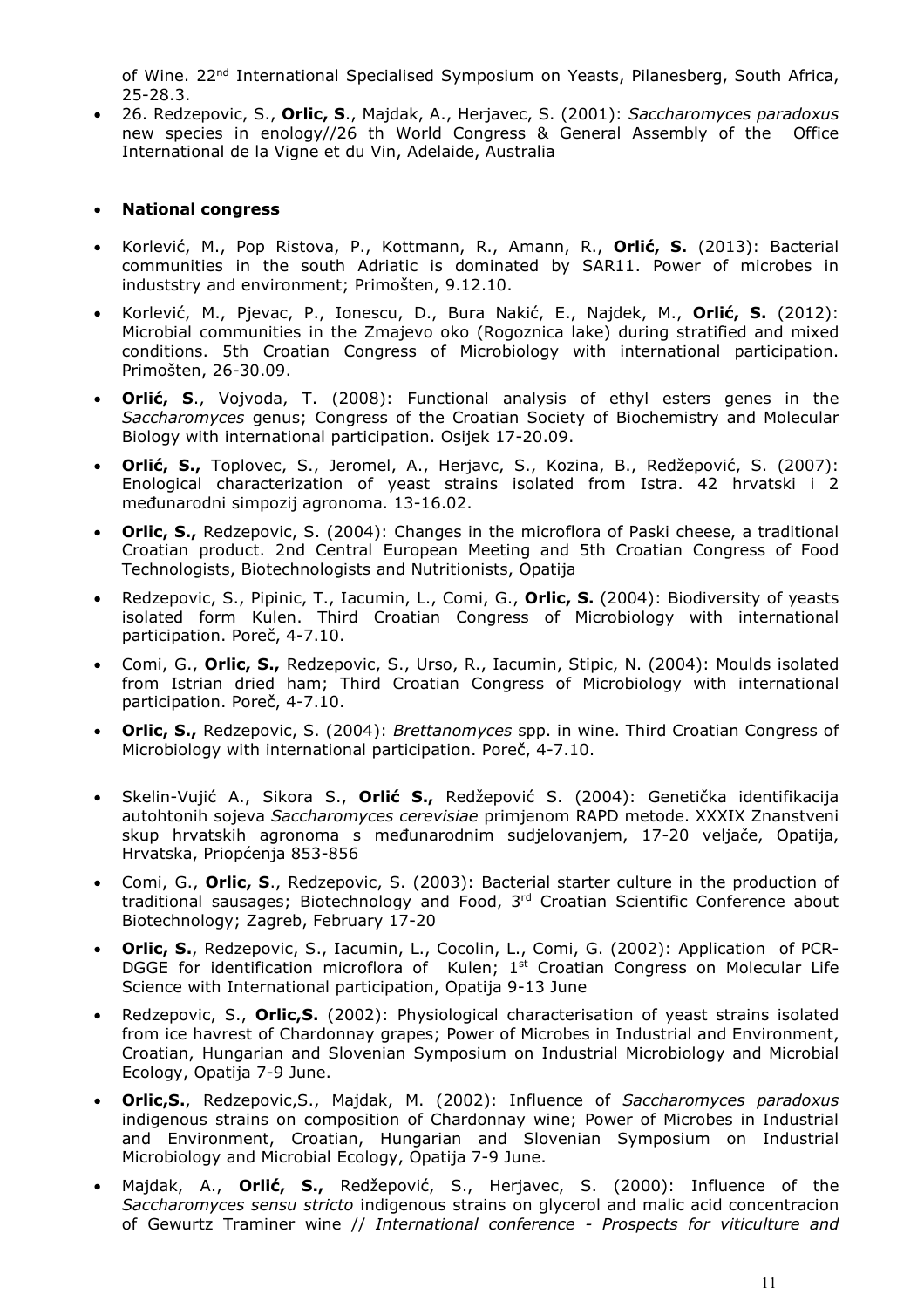*enology* / Pejić, I; Mirošević, N (ur.). Zagreb

- Redžepović, S., **Orlić, S.,** Sikora, S., Mirošević, N. (2000): Identification of *Saccharomyces paradoxus* an *Saccharomyces cerevisae* Isolated from Zagreb Wine Region 2 Croatian Congress of Microbiology with Interanational Participation, Brijuni, 3-6 October,
- Redžepović, S., **Orlić, S.,** Majdak, A., Kozina B. (2000). Biological wine deacidification with different yeast strains // *Book of invited papers and abstracts* / Pejić, I; Mirošević, N (ur.). Zagreb
- Redžepović, S., **Orlić**, **S.,** Comi, C., Mirošević, N. (2000): Characterization of Indigenous *Saccharomyces cerevisae* Strains from Zagreb Region //36th Croatian Symposium on Agriculture with an International Participation, Opatija, February 22-25,

## **Invited lecture**

1. **Orlić S.** (2016) International cousres "Next Generation Sequencing, Metagenomics and Microbial diversity"; International cousres «Next Generation Sequencing and Bioinformatics: Methods, Tools and Applications in Basic Research, Clinical Diagnostics and much more" 27.5.

2. **Orlić S.** (2016): "Molecular approaches for the study of microbial communities: biodiversity and function" University of Messina 26.5.

3. **Orlić S.** (2016): Application of -omics in the study of the Croatian coast water systems; Institute of Hydrobiology; Biology Center Czech Academy of Science; 2.11.

4. **Orlić S.** (2015): "Molecular approaches for the study of microbial communities: biodiversity and function – a aquatic view ".Shanghai Jiao Tong University, China, 5.10

5. Barrio, E., Arias, A., **Orlić, S.,** Perez Torrado, R., Querol, A. (2009): The Genetics of *Saccharomyces cerevisiae* domestication. 7th Symposium on Genetic Resources for Latin America and the Caribbean. Pucon, Čile, 28-30.10.

6. **Orlic, S.** (2007): Functional genomics in fermenting yeasts. Power of Microbes in Industry and Environment. Zadar, Hrvatska, 19-22.09**.** 

7. Redzepovic, S., **Orlic, S.**, Majdak, A., Sikora, S. Kozina, B. (2001): Selection of indigenous yeasts from croatian wine regions// Biotechnology and Environment, Scientific Conference with International Participation, Zagreb, February 19-22,

#### **OTHER RESEARCH ACTIVITIES**

(CHRONOLOGICALLY; CHIEF EDITOR OR EDITOR OF RESEARCH BOOK, HOME AND INTERNATIONALS RESEARCH JOURNALS, HOME AND INTERNATIONAL CONFERENCE PROCEEINGS AND OTHER)

Referee for the following journals

- Marine Ecology
- Environmental Science and Pollution Research
- FEMS Microbiology Letters
- Journal of Applied Microbiology
- Letters of Applied Microbiolgy
- Systematic and Applied Microbiology
- Journal of Industrial Microbiology and Biotechnology
- Food Microbiology
- European Food Reserarch and Technolgy
- Journal of Agriculture and Food Chemistry
- Agriculturae Conspectus Scientificus
- Journal of Biomedicine and Biotechnology
- International Journal of Wine Research
- Annals of Microbiology